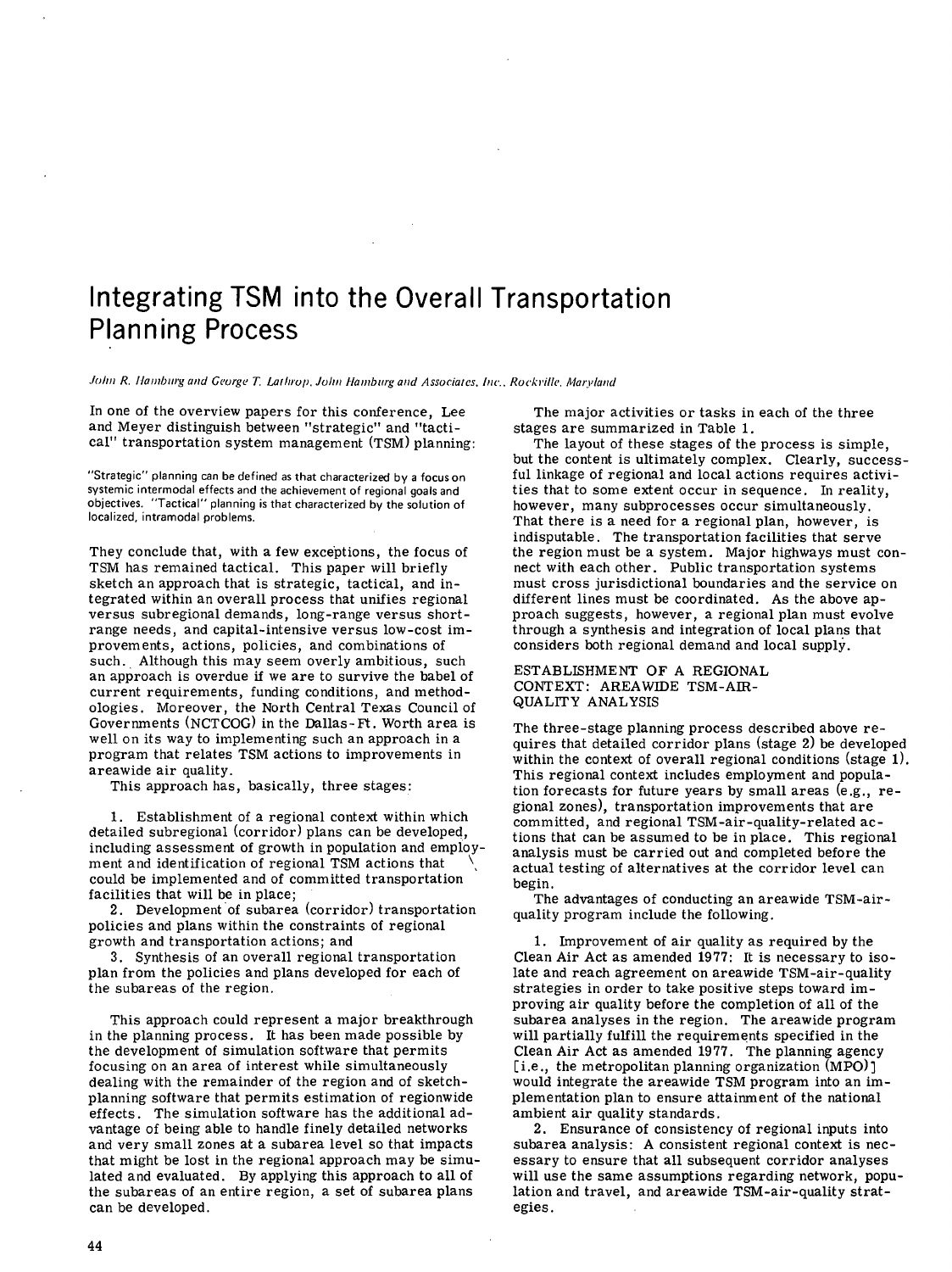### Table 1. Major activities or tasks in each stage of planning process.

| Stage |                                                               | <b>Activity or Task</b>                                                                                                                                                                                                                                                                                                                                                                                                                                                                                                                                                                                                                                                                         |  |
|-------|---------------------------------------------------------------|-------------------------------------------------------------------------------------------------------------------------------------------------------------------------------------------------------------------------------------------------------------------------------------------------------------------------------------------------------------------------------------------------------------------------------------------------------------------------------------------------------------------------------------------------------------------------------------------------------------------------------------------------------------------------------------------------|--|
|       | 1: Establishment of regional<br>context                       | Classification of TSM actions: Subarea (corridor) versus areawide<br>Specification of candidate actions and policies to be tested at the regional level<br>Development of goals and goal-performance measures<br>Estimation of impacts and effects of candidate actions and policies: 1982 and 1987<br>Development of cost estimates of candidate actions and policies<br>Evaluation and selection of candidate actions and policies: 1982 and 1987<br>Presentation of areawide actions and policies to appropriate agencies and discussion to secure approval                                                                                                                                  |  |
|       | 2. Development of subarea<br>(corridor) policies and<br>plans | Establishment of base-year validation<br>Establishment of future projections<br>Identification of goals and objectives of the subarea (corridor)<br>Specification of candidate TSM and air quality actions to be tested at the subarea level<br>Determination of a reasonable time frame for implementation of actions and policies<br>Development of packages of alternative TSM actions<br>Estimation of impacts of alternative TSM-air-quality packages in subarea                                                                                                                                                                                                                           |  |
|       | 3: Synthesis of regional plan                                 | Analysis of subarea capital improvements<br>Development of cost estimates of TSM-air-quality packages<br>Evaluation and selection of subarea plan<br>Presentation of corridor plan to appropriate agencies and citizens and discussion groups to secure approval<br>Reassessment of regional actions, policies, and requirements given implementation of corridor plans<br>Synthesis of corridor TSM actions and policies and capital improvements into a regional plan for 10-year and<br>20-year futures<br>Adjustment and reconciliation of corridor plans and presentation to appropriate jurisdictions for approval<br>Staging and coordination of elements of regional and corridor plans |  |

3. Improvement of the efficiency and reduction of the cost of corridor planning: By making commitments to the implementation of areawide TSM-air-quality actions, it will be possible to reduce the number of alternative tests necessary in the subarea work (which otherwise would increase the time, cost, and complexity of the planning effort).

Expansion of awareness and understanding of air quality issues: The analysis undertaken in this phase can provide input to the technical staffs of jurisdictions, to elected officials, and to citizens groups and others interested and active in improving air quality through transportation-related programs.

Although there are a wide variety of possible TSM actions that can be considered, only a limited number can be dealt with in an areawide approach. From among these possible areawide actions, candidate actions must be selected for testing and review of their impacts within an evaluation framework. The costs of these candidate actions and policies must be estimated and integrated into the evaluation, and a selection of actions must be made. Finally, the proposed actions must be presented to and discussed with the appropriate agencies and other groups to obtain approval and move toward the implementation of the areawide plan.

# Classification of TSM Actions: Subarea Corridor) Versus Areawide

The list of potential TSM-air-quality actions must be classified according to whether a particular action should be analyzed and implemented at the regional, areawide, or subarea level. There are several bases for the hierarchical classification of such actions.

### Modal Versus Jurisdictional

This approach suggests that actions and policies can be identified according to their involvement of one or more transportation modes and of one or more local governments (1, pp. 2-7 to 2-8). The different classifications of actions include the following:

Class

| No. | Type of Action                                                 | Description                                                                                                                                                                                                                            |
|-----|----------------------------------------------------------------|----------------------------------------------------------------------------------------------------------------------------------------------------------------------------------------------------------------------------------------|
| 1   | Routine internal adminis-<br>trative or operational<br>actions | Actions that have known conse-<br>quences, fall within the scope<br>of authority of the traffic engi-<br>neer or the transit operator, and<br>can be implemented immediately<br>at little or no cost                                   |
| 2   | Jurisdictional-level actions                                   | Actions that fall within the area<br>of responsibility of the traffic<br>engineer or the transit operator<br>but require management or juris-<br>dictional budget approval and<br>some degree of project analysis<br>and justification |
| 3   | Local multimodal actions                                       | Actions that fall within a single<br>jurisdiction but require coordi-<br>nation among the traffic engi-<br>neer, transit operator, and other;<br>budget approval; and project<br>analysis and justification                            |
| 4   | Interjurisdictional actions                                    | Actions that affect one mode<br>only but are regional or inter-<br>jurisdictional in nature, and re-<br>quire coordinated budgeting and<br>areawide analysis and justifica-<br>tion                                                    |
| 5   | Regional multimodal<br>actions                                 | Actions that require regional<br>coordination among jurisdic-<br>tions and modes, areawide<br>project analysis and justi-<br>fication, and coordinated<br>budgeting                                                                    |

#### Air Quality Versus Mobility

A second approach groups actions according to their effects on transportation supply and demand (measured by speed of travel and vehicle kilometers of travel, respectively) in the context of two goals—air quality and mobility  $(1, pp. 3-3$  to  $3-5)$ . The different classifications of actions include the following:

| Class  |                                                                                        |                                                                                                                                                          |
|--------|----------------------------------------------------------------------------------------|----------------------------------------------------------------------------------------------------------------------------------------------------------|
| Letter | <b>Type of Action</b>                                                                  | Description                                                                                                                                              |
|        | Actions that shift the demand<br>curve downward [reduce<br>vehicle travel (VT) demand] | Actions that induce travelers<br>to shift from lower-occupancy<br>to higher-occupancy vehicles<br>or to nonmotorized travel<br>modes, thereby decreasing |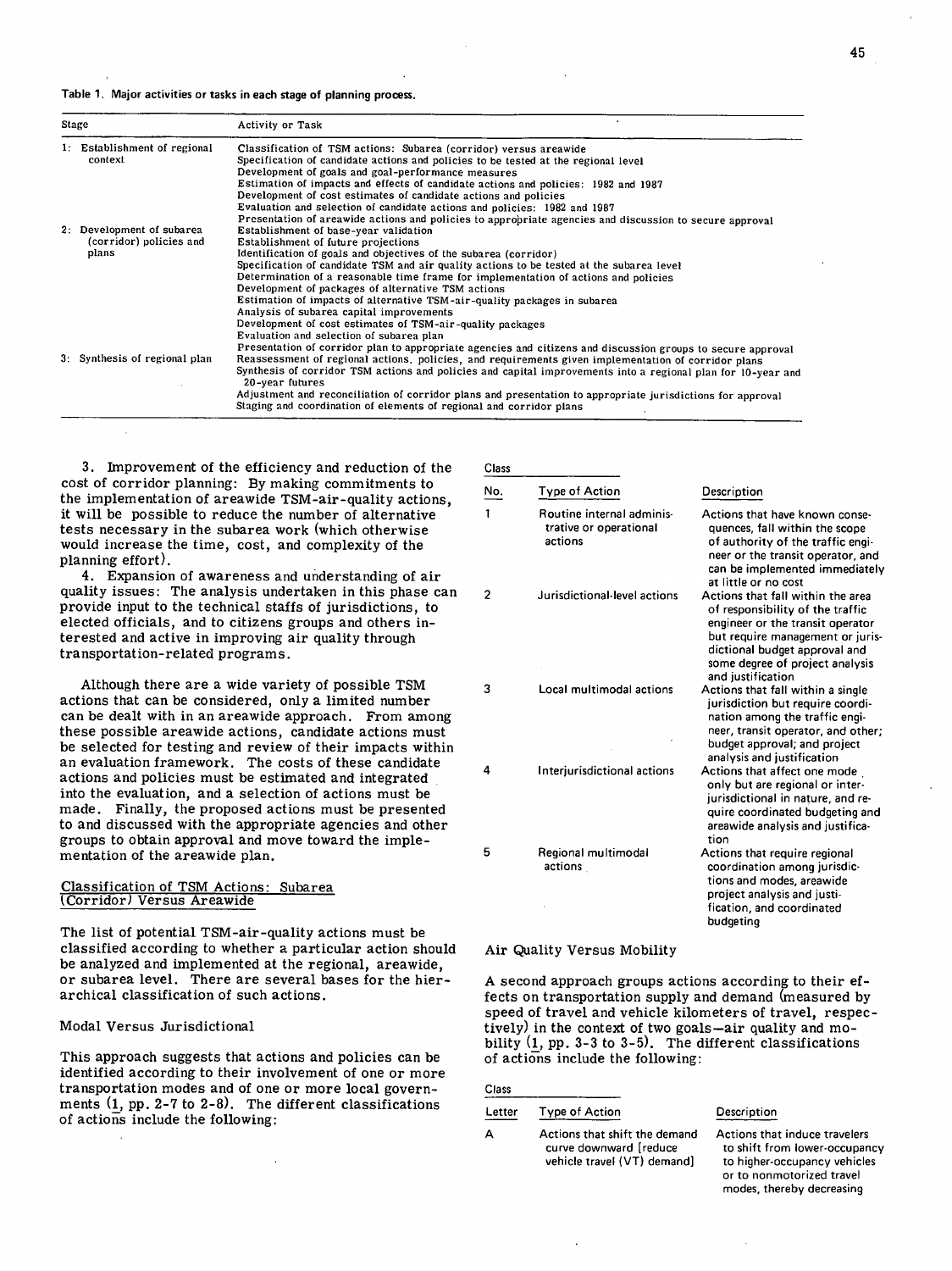| Class  |                                                                                                                                  |                                                                                                                                                                                                                             |
|--------|----------------------------------------------------------------------------------------------------------------------------------|-----------------------------------------------------------------------------------------------------------------------------------------------------------------------------------------------------------------------------|
| Letter | Type of Action                                                                                                                   | Description                                                                                                                                                                                                                 |
|        |                                                                                                                                  | VT demand without affecting<br>highway supply                                                                                                                                                                               |
| в      | Actions that shift the highway<br>supply curve downward<br>(reduce travel time)                                                  | Actions that use a wide range<br>of traffic engineering and<br>control measures to reduce<br>the disutility of highway<br>travel experience at given<br>levels of VT demand                                                 |
| С      | Actions that shift the demand<br>curve downward and the<br>supply curve upward (reduce<br>VT demand and increase<br>travel time) | Actions primarily aimed at<br>inducing travelers to shift<br>from lower-occupancy<br>to higher-occupancy vehicles<br>or to nonmotorized travel<br>modes but to do so by in-<br>creasing the disutility of<br>highway travel |
| D      | Actions that shift both the<br>supply and the demand<br>curves downward                                                          | Actions that simultaneously<br>decrease the disutility of<br>highway travel for given<br>levels of VT and induce<br>travelers to shift from lower-<br>occupancy to higher-<br>occupancy vehicles                            |

Direct Versus Indirect Impact on Supply or Demand

This criterion identifies effects on supply or demand as direct or indirect: e.g., a new highway facility has a direct effect on supply and, by a presumed increase in travel, an indirect effect on demand.

### Local Versus Regional Effects

An action or a policy can be local or regional in its application or effect. However, this dimension is complicated by the ambiguity of the terms local and regional For example, they could refer to geography, but that is further complicated by the possibility of extending a local action (such as paratransit service or intersection improvement) throughout the region. Alternatively, local and regional could refer to population subgroups, e.g., the elderly and the handicapped.

### Immediate Versus Long-Range Impacts

An action or policy can be immediate or long range in both implementation and effect. Most actions or policies are easy to classify on the dimension of implementation (given reasonable definitions of immediate and long range), but difficult assumptions regarding the duration of effect are required and the rapidity of effect (the time to reach equilibrium) is difficult to agree upon. Is it reasonable, for example, to assume that the effects of a ride-sharing program will continue for 20 years?

# Capital Costs

A traditional way to identify TSM projects has been the extent to which they are either capital or operating cost intensive. The assumption has always been that capitalintensive projects are not management oriented and therefore not TSM.

The primary objective in classifying TSM (and other) policies and actions is the practical one of determining which should be evaluated on a regionwide basis and which on a local basis. As can be expected, however, there is no one criterion that can be used to make this determination, which thus requires consideration along several dimensions.

The criteria for regionwide actions and policies that appear most useful include whether the action or policy (a) is not site specific, (b) does not involve a design element, and (c) can be evaluated by using sketchplanning techniques. Thus, by using these criteria, one can identify the following actions as being regionwide:

1. Promotion of ride sharing (carpooling and vanpooling),

2. Promotion of transit use [advertising, perhaps uniformly reduced fares—any action that could be undertaken regionwide that would not vary from location to location (as improved service might)],

3. A vehicle inspection and maintenance program (for continued compliance with vehicle standards for emissions control devices),

Conversion of a vehicle fleet to less-polluting or more-energy-efficient (or both) vehicles, and

Work rescheduling, either to staggered hours or to a four-day workweek (or both).

Alternatively, actions that would be analyzed and evaluated at the subarea level include

Express bus service and park-and-ride lots,

- Local transit route and schedule improvements,
- 3. Paratransit systems,

4. Bicycle and pedestrian facility improvements,

General traffic engineering (the wide range of traffic regulation and control and minor design improvements aimed primarily at reducing travel time),

Freeway traffic management (including incident surveillance and response, ramp control, and driver advisory information aimed at upgrading freeway performance),

Truck restrictions and enhancements (those actions aimed at reducing the conflict between truck and automobile operations and facilitating the curbside pickup and delivery operations of trucks),

8. Preferential treatment for high-occupancy vehicles (exclusive lanes),

9. Automobile-restricted zones (ARZs),

10. Parking supply reductions (off-street parking restrictions),

11. Preferential treatments (exclusive lanes), and

On-street parking restrictions.

The final product of this classification is the identification of those TSM-air-quality actions that should be analyzed on a regional basis to provide input into subarea analysis and of those for which no firm decision or commitment, on an areawide basis, can be made until a subsequent, detailed subarea analysis is performed.

Specification of Candidate Actions and Policies to Be Tested at the Regional Level

Although candidate actions may not fall neatly into a regional versus local dichotomy, some bases for classification have been described. After candidate actions have been categorized by level of analysis, those to be tested at the regional level must be specified. The feasibility of implementation of a policy could be an important consideration in choosing the strategies to be tested, as would be the potential impact of a strategy and the availability of appropriate analysis tools. At the areawide scale, for example, detailed traffic simulation will not be used for estimating the impacts of candidate TSM-air-quality actions. Maximum use will be made of the available sketch-planning methodologies.

Another consideration in action selection is that, because these actions can be combined, it is also necessary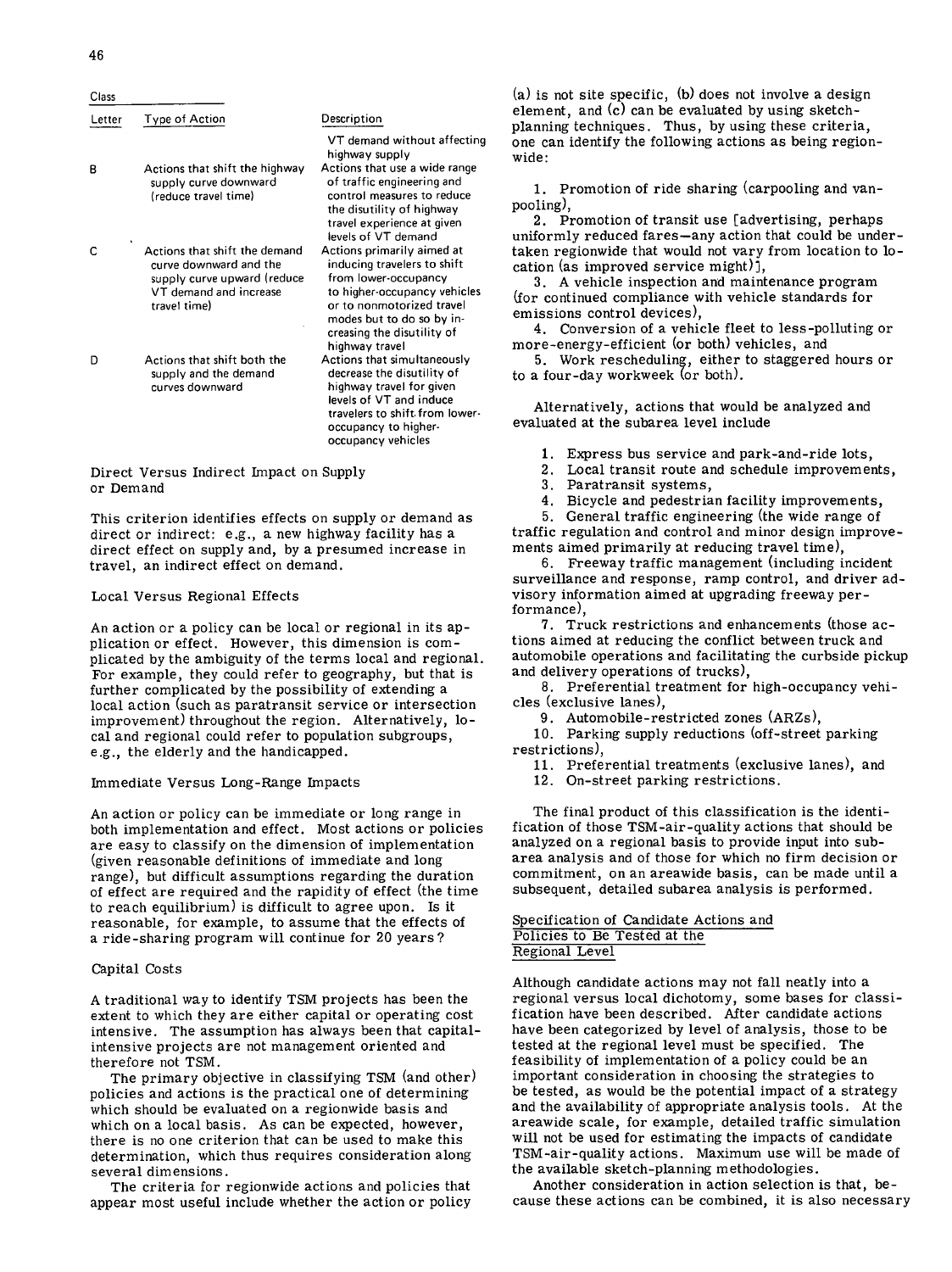to review their anticipated impacts in terms of compatibility. A policy directed at air quality, such as, for example, increased carpooling, might be encouraged in several ways:

1. By reducing parking supply,

By increasing parking costs,

By reducing parking charges per vehicle as the number of occupants increases,

4. By increasing fuel costs,

5. By establishing vehicle toll charges,

By establishing park-and-ride fringe lots for carpoolers,

7. By establishing preferential or exclusive lanes for high-occupancy vehicles, and

By establishing carpool-matching programs at places of employment.

Each of these alternatives, and combinations thereof, should be considered.

# Development of Goals and Goal-Performance measures

The evaluation of candidate actions must take place within a specified goal structure, but a basic problem in evaluation has been that our goal system always contains conflicts. Dealing with trade-offs between goals whether objectively or subjectively—is a difficult and time-consuming step in choosing between alternatives, and one cannot gloss over the process and hope it will disappear. Unless it is attacked early on and with citizen participation as well as jurisdictional decision making, the planning process can become mired in wrangling or, worse yet, litigation.

This issue will be addressed in greater detail below, but it appears that a narrower framework of evaluation of TSM-air-quality strategies should be used in the regional analysis, i.e., these strategies should be evaluated solely in terms of their effectiveness in improving air quality. This analysis of effectiveness should include appraisals of the cost-effectiveness of the actions and also present a measure of their impacts on energy consumption.. However, this need not be a conflict requiring a trade-off between air quality and energy conservation because most actions affect both of these objectives positively. A saving in energy consumption through encouraging ride sharing will also result in improved air quality. Should an energy crisis require, the major emphasis of these regional strategies might shift to energy conservation with air quality improvements tagging along.

### Estimation of Impacts and Effects of Candidate Actions and Policies: 1982 and 1987

For each candidate action, policy, or package of actions, it will be necessary to estimate impacts in terms of the goal -performance measures for the years 1982 and 1987 to be consistent with the objectives of the Clean Air Act Amendments. At this stage of the analysis, the impact estimation will be at a macro or sketch-planning level of detail, rather than at a level of fine-grained simulation techniques. This effort will provide the data base of impact measures to serve in the subsequent evaluation and selection of the final package of strategies. The procedural steps for estimating impacts are as follows:

1. Select the candidate action or policy to be analyzed—for example, use of ride sharing to increase vehicle occupancy and thereby reduce VT demand.

2. Identify any ongoing ride-sharing programs within the metropolitan area and any recent prior programs that attempted to encourage ride sharing. For each such program, obtain information on its sponsor, area of coverage, measures of impact, cost, and any additional information relevant to its success or failure.

Identify relevant and similar programs in other metropolitan areas and obtain the same data as in step 2.

From the data collected in steps 2 and 3, analyze the impact in terms of changed vehicle-occupancy levels and reduced VT demand to the extent possible. These impact estimates are an attempt to determine the extent of impact of actual programs.

Estimate the regional impact of the candidate action in terms of the goal -performance measures selected earlier (e.g., before-and-after air quality performance, energy consumption, VT demand levels). For example, if the motivation to be used to encourage high vehicle occupancy is reduced parking rates for each additional passenger in a vehicle, estimate the reduction in the number of vehicle trips that might occur under such a program and calculate the reduction in VT demand that would be associated with that shift in vehicle occupancy. First, analyze those packages representing actions or containing policies that are currently implemented and under way for the target year 1982. Where appropriate, policy variables should be input at levels consistent with specific activity levels. For example, transit fares should be input at levels consistent with those forecast for 1982 by individual transit operators. The results of this analysis will indicate whether or not it will be possible to attain air quality standards by 1982, given no new implementation but continued support of existing TSM-air-quality activities.

Second, make an additional analysis by using the variables set at their maximum reasonable level to determine to what extent air quality objectives could be achieved, given added emphasis and additional support for the strategies already under way.

Finally, analyze selected candidate packages for the 1987 time frame to include the travel changes expected by then to determine the extent to which an areawide TSM-air-quality program could achieve the specific air quality objectives.

### Development of Cost Estimates of Candidate Actions and Policies

Because costs represent such a critical issue in the selection process and because the costs of TSM actions and policies have not been carefully identified and enumerated in prior studies, it is important to make careful estimates before proceeding to the subarea analysis stage.

First of all, the cost components of the candidate TSM action must be identified. Does the action require capital investment such as new buses, the construction of a bus-only or a high-occupancy-vehicle lane, new signal equipment? or Will there be ongoing operating or maintenance (or both) costs? Will there be special one-time costs? Will there be marketing or advertising costs? Will special personnel be required to implement and maintain the action? These costs can be estimated by using some broad rules of thumb on equipment, personnel, and operating costs, and such estimates should be made (2). However, to the extent feasible, costs of similar programs should also be reviewed.

For each candidate action, a complete cost estimate should be performed, including amortization period and interest used for each capital expenditure.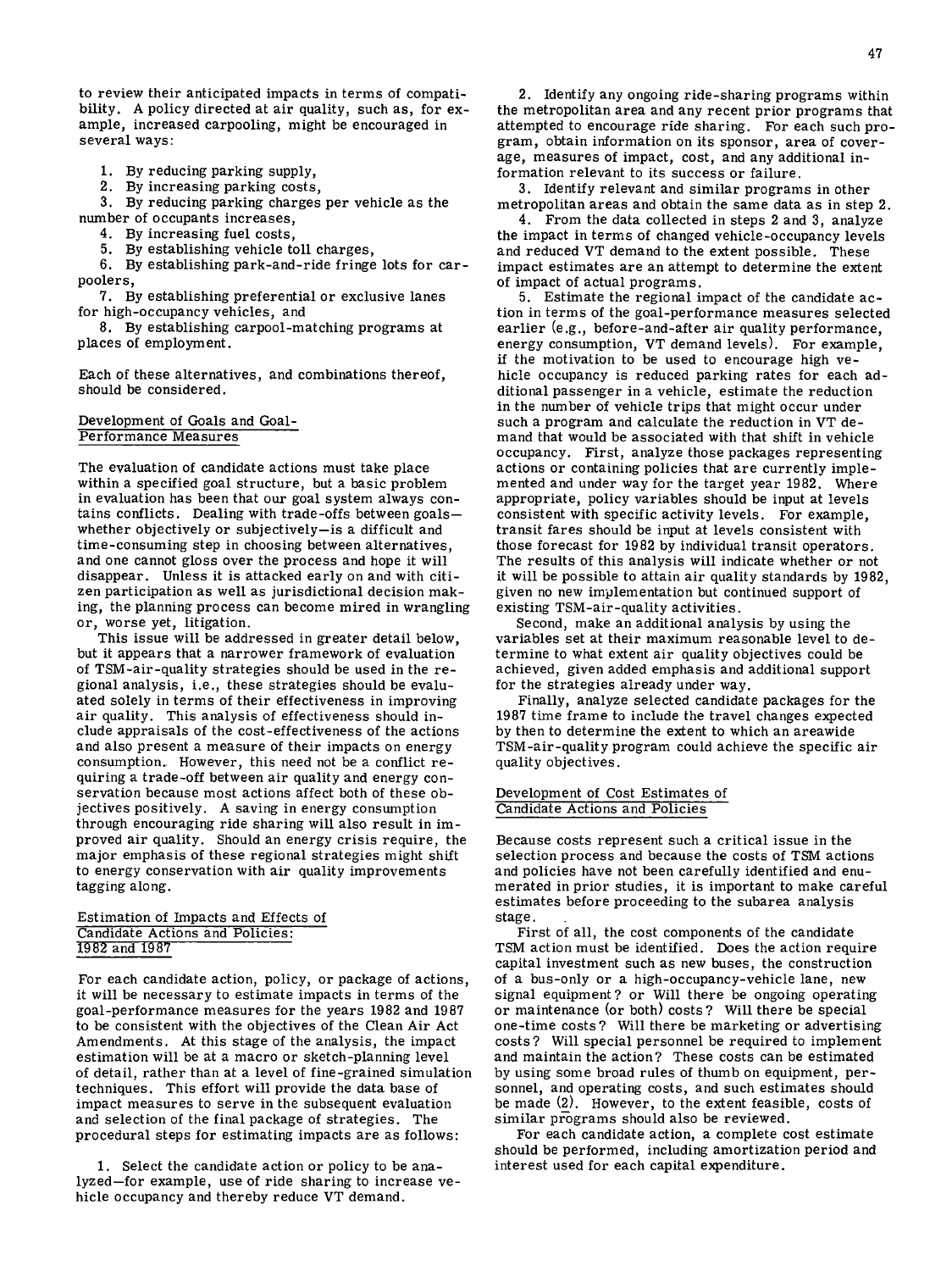# Evaluation and Selection of Candidate Actions and Policies: 1982 and 1987

After the development of the impact and cost estimates, it will be possible to compare the candidate actions and policies and begin to select specific proposals. This comparison should stress cost-effectiveness in improving air quality, but measures of other impacts (such as mobility, travel time, and energy) should also be provided so that effects will be known as decisions are made This is basically a three-level process, as follows:

1. Prepare a summary matrix of the candidate actions. Each candidate action will be a row in such a matrix, and the impact criteria will be shown as columns. These criteria might fall in the following order

- a. Program cost,
- b. Percentage improvement in air quality,
- Cost per 1 percent improvement in air quality,
- d. Percentage improvement in energy use,
- Cost per 1 percent improvement in energy use,
- f. Mobility score.

Include in this matrix the agency that would have the responsibility for implementation of the candidate action.

2. Assemble alternative packages showing the total percentage improvements in air quality, cost, and such, as in step 1 above. This assembly of alternative packages should consider the achievements of the candidate action on the several performance criteria as reported above and also whether or not the candidates are reinforcing or self-canceling. This assessment may require some testing of groups (packages) of candidates by using sketch-planning methodology.

3. Prepare the recommendation of regional actions to be submitted to the agency having approval authority.

It is critical that this process thoroughly document all of the work. Particular care should be taken to ensure that a clear record of the actions that were eliminated is maintained, including the basis for that elimination, e.g., to be tested at the subarea level, not costeffective, not capable of implementation.

### Presentation of Areawide Actions and Policies to Appropriate Agencies and Discussion to Secure Approval

The work described above will produce a package of areawide TSM-air-quality actions. During the course of the preparation of the package, it is important to obtain input from citizen groups and local government representatives as to the possibility of acceptance and feasibility of implementation of the specific actions being considered. It is anticipated that detailed discussions between the MPO and the approval body will be required in order to adopt a program of actions for the entire region. To facilitate this discussion and the review by the designated body, an overview briefing paper should be prepared that summarizes the areawide process, the TSMair-quality impact analysis, and the recommendations. This overview briefing paper should be backed up by detailed working papers to be made available on request. In addition, a formal presentation should be designed that draws on and is keyed to the overview paper. This presentation and the discussions should lead to the adoption of an approved areawide TSM program. It is this program that will be input into the stage 2 subarea planning process.

# DEVELOPMENT OF SUBAREA (CORRIDOR) TRANSPORTATION POLICIES AND PLANS

After an areawide context has been developed as described above, more-specific subarea planning can proceed. This section describes the conceptual approach to planning for a subarea (corridor) that will be used by NCTCOG.

A computer-based simulation and assignment model will be used to evaluate TSM and other actions within the corridor. In developing, testing, and evaluating alternative transportation programs in a subarea, a substantial number of subarea simulations will be required. The transportation analysis process and the transportation information system developed for NCTCOG make use of hierarchical zone and network structures that eliminate zone and network details unrelated to the user's area of interest (the subarea) and thus provide an economical assignment having the potential for greater precision than is found in traditional assignment procedures (3, 4). Although the computer programs are fast and economical, it is still necessary to limit the number of simulations to a reasonable level.

The four analysis components of the subarea process that use traffic simulation and associated traffic-impact measures are summarized in step A of Table 2.

Base-year calibration: This simulation will be used to demonstrate that the simulation (trafficassignment) process yields link traffic volumes, vehicle kilometers of travel, average speeds on links, and such measures that correspond to actual observations in the subareas.

2. Baseline projections: These estimates of future travel over a transportation system that includes currently committed facilities and incorporates an areawide TSM program will be used as the base against which to consider subarea TSM actions and capital improvements.

3. Subarea TSM analysis: This series of runs will be used to diagnose, test, and evaluate subarea TSM actions.

Subarea capital-improvements analysis: This series of runs will be used to diagnose the need for subarea capital improvements within a complementary program of TSM actions. Specific proposals will be tested and evaluated for selection.

For each simulation, traffic performance measures must be calculated and compared with those for other runs in terms of relative levels of performance (step B of Table 2). The performance measures are important for diagnosing need, as well as for the testing and evaluation of proposals.

Based on these analysis tools, the steps leading to the development of a subarea plan are as described below.

# Establishment of Base-Year Validation

This step will be used to establish that the methodology being used to test and evaluate the alternative transportation actions is capable of replicating the base-year traffic in the subarea. This basic validation run will utilize the existing network in the base year, the travel associated with the distribution of population and nonresidential activities in the subarea and, at a broader scale, the entire region.

In addition to a good description of the existing network and travel, accurate ground-count data within the subarea are also needed. It is these data that must be replicated before the process can be considered valid. Moreover, failure to validate the process will jeopardize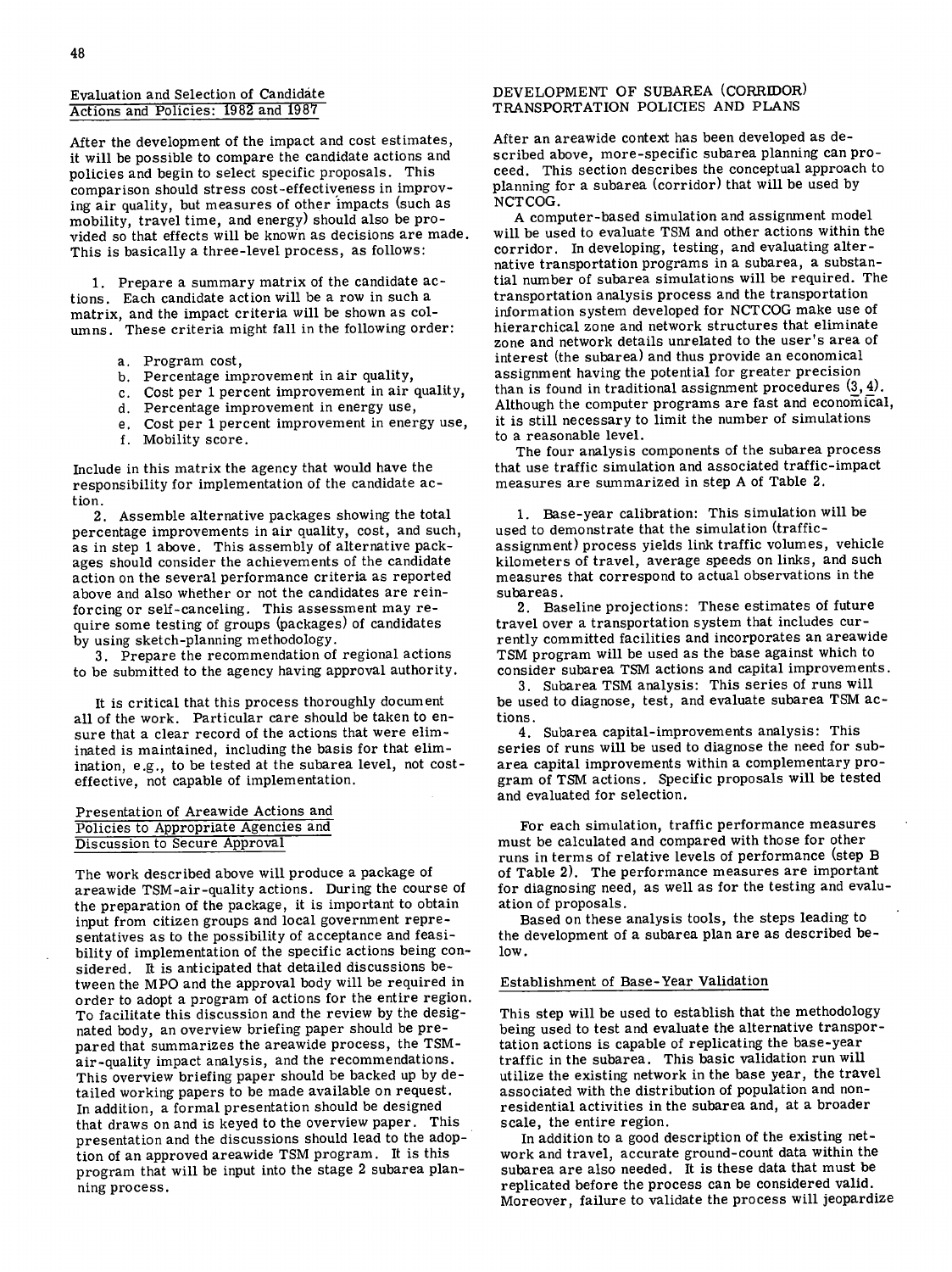|                                                                         | Travel<br>Demand            | TSM Policies                                     |                                                                            |                                                                                                          |
|-------------------------------------------------------------------------|-----------------------------|--------------------------------------------------|----------------------------------------------------------------------------|----------------------------------------------------------------------------------------------------------|
| Network Supply                                                          |                             | Existing                                         | Proposed Areawide                                                          | Proposed Subarea and Areawide                                                                            |
| Step A: Basic Simulation Analyses                                       |                             |                                                  |                                                                            |                                                                                                          |
| Existing<br>Committed<br>Subarea capital improvements<br>plus committed | Present<br>Future<br>Future | Base-year calibration                            | Baseline projections                                                       | Subarea TSM analysis<br>Subarea capital improvements analysis                                            |
| Step B: Typical Diagnostic Runs                                         |                             |                                                  |                                                                            |                                                                                                          |
| Existing                                                                | Present                     |                                                  | Disgnosis of short-range<br>TSM problems                                   |                                                                                                          |
|                                                                         | Future                      | Null: to scale problems<br>if no action is taken |                                                                            |                                                                                                          |
| Committed                                                               | Future                      |                                                  | Diagnosis of mid-range<br>TSM problems                                     |                                                                                                          |
| Step C: Runs to Estimate TSM-Air-Quality Impacts for Subarea            |                             |                                                  |                                                                            |                                                                                                          |
| Existing                                                                | Present                     | Base year                                        | Diagnosis of short-range<br>TSM approaches                                 | ARZs, parking supply reductions, traffic engi-<br>neering, preferential lanes, transit im-<br>provements |
| Committed                                                               | Future<br>Future            | Null                                             | <b>Baseline projections</b>                                                | ARZs, parking supply reductions, traffic engi-<br>neering, preferential lanes, transit im-<br>provements |
| Step D: Analysis of Combined TSM and Capital Improvements for a Subarea |                             |                                                  |                                                                            |                                                                                                          |
| Existing<br>Committed                                                   | Future<br>Future            | Null                                             | <b>Baseline</b> projections                                                | ARZs, parking supply reductions, traffic engi-<br>neering, preferential lanes, transit im-<br>provements |
| Subarea capital improvements<br>plus committed                          | Future                      |                                                  | Rail rapid transit, additional<br>freeway capacity, exclusive<br>bus lanes | Combined (1, 2, and 3)                                                                                   |

the resulting plans by leaving the methodology to. stand on purely theoretical, rather than on empirical, grounds The data needed include the following:

- VT demand within the subarea,
- 2. Transit line volumes,
- 3. Transit central business district counts,
- 4. Link volumes (sample),
- Average link speeds (sample),
- Volumes at corridor crossings,
- Peak-hour link volumes (sample),
- 8. Peak-hour speeds (sample),
- 24-h screen-line volumes, and
- 10. Peak-hour screen-line volumes.

# Establishment of Future Projections

This step will be used to establish the traffic conditions expected at future baselines. Years 1980, 1990 and, for some analyses, 2000 baselines are required. These baseline projections are made by using the committed network additions expected to be in place by the year being considered. The travel estimates should also take into account the future locations of population and nonresidential activities. Finally, these baseline projections should incorporate the areawide TSM program developed in stage 1.

### Identification of Goals and Objectives for the Subarea (Corridor)

As noted above, goals often conflict with each other mobility versus energy or safety versus economy. Clearly, trade-offs must be made, and the process to be pursued in analyzing alternative actions affecting transportation in a corridor is designed both to measure progress toward attainment of the identified goals and to identify the trade-offs in goal attainment inherent in any action or policy.

For purposes of this discussion, a goal is an ideal or abstract state that can be described but that cannot always be measured without further specificity. As shown in Table 3, goals include such factors as general welfare, health, economy, and stability. But, because goal attainment is difficult to measure, some people prefer to use objectives (which are tangible, attainable, recognizable and, in most cases, measurable). A measure expresses the specific term(s) in which the goal or objective is to be expressed and in which progress toward attaining it is to be measured. Finally, it is useful to avoid confusing actions or plans with objectives. Actions or plans are the ways by which objectives are attained. A moving sidewalk is an action. Whether it is a good action depends on its performance with respect to the goals and objectives of the region.

The critical point for the subarea analysis is to recognize that a number of goals and objectives will be affected by each proposed action—TSM or long-range, capital cost intensive or operating cost intensive, localized or regionwide. A single goal or objective may be identified for emphasis in a given context, but the effects of any given policy, action, or group of policies and actions must be recognized for all of the objectives.

In the discussion of the regional analysis process, primary emphasis was placed on analyzing the regionwide actions and policies in terms of the attainment of desired air quality objectives. Despite the suggestion that regionwide policies be evaluated in the context of only one or two objectives (air quality and cost), it is important to recognize that complete reliance on a single measure of performance as the figure of merit for evaluation of alternative packages can produce misleading results. For example, assume that the measure selected is person hours of travel (as a measure of the ob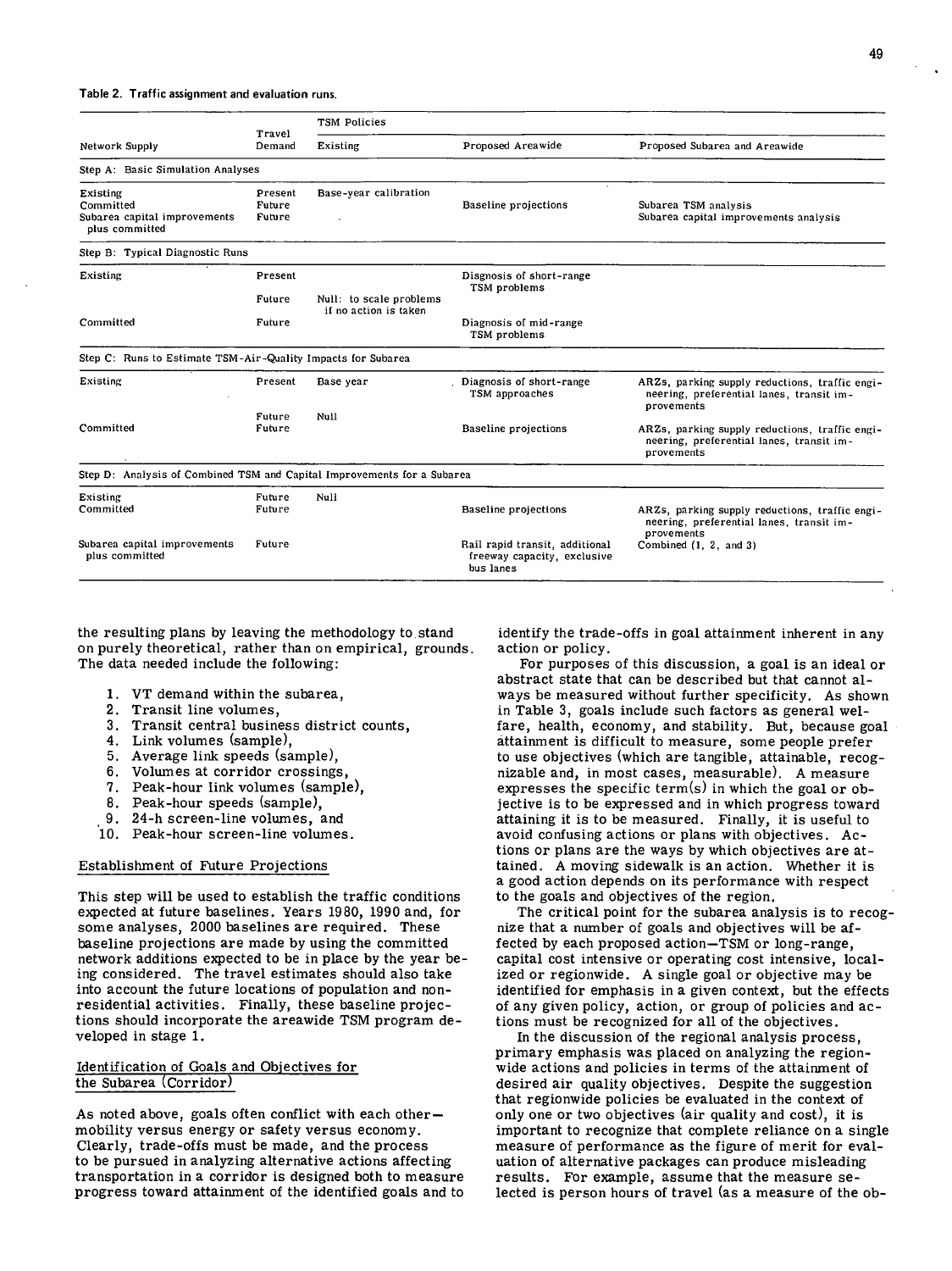**Table 3. Goals, objectives, and performance measures.** 

| Goal            | Objective                | Performance Measures                                                                                                                                                                                                                                                                                                                                                                                                                                                                                                                                                                                                                                                         |
|-----------------|--------------------------|------------------------------------------------------------------------------------------------------------------------------------------------------------------------------------------------------------------------------------------------------------------------------------------------------------------------------------------------------------------------------------------------------------------------------------------------------------------------------------------------------------------------------------------------------------------------------------------------------------------------------------------------------------------------------|
| General welfare | Mobility                 | Vehicle hours of travel, vehicle kilometers of travel, person hours of travel by highway, person kilo-<br>meters of travel by highway, person hours of travel by transit, person kilometers of travel by transit.<br>vehicle hours of travel by transit, vehicle kilometers of travel by transit, average travel speed, vehicle<br>hours delay, kilometers of facility by volume-to-capacity class, kilometers of facility, number of tran-<br>sit lines, transit line kilometers, transit seat kilometers, seat kilometers per square kilometer, use<br>measure(s) per supply measure(s), automobile ownership per household, no. of person trips by purpose<br>and by mode |
|                 | Opportunity              | Accessibility, trips per household by automobile, trips per household by transit, vehicle kilometers of<br>capacity, accessibility to transit, accessibility to highway, automobile ownership per household, person<br>trips to CBD, vehicle trips to CBD, median household income                                                                                                                                                                                                                                                                                                                                                                                           |
|                 | Equity                   | Mobility measures on a per capita basis                                                                                                                                                                                                                                                                                                                                                                                                                                                                                                                                                                                                                                      |
|                 | Development potential    | Accessibility                                                                                                                                                                                                                                                                                                                                                                                                                                                                                                                                                                                                                                                                |
| Health          | Air quality              | Percentage of trips served by transit, percentage of person kilometers of travel by transit, emissions-<br>highway, emissions-transit                                                                                                                                                                                                                                                                                                                                                                                                                                                                                                                                        |
|                 | Safety                   | Accidents-transit, accidents-highway                                                                                                                                                                                                                                                                                                                                                                                                                                                                                                                                                                                                                                         |
| Economy         | Least annual dollar cost | Capital cost, operating cost, supply measures per cost unit, use measures per cost unit                                                                                                                                                                                                                                                                                                                                                                                                                                                                                                                                                                                      |
|                 | Energy consumption       | Percentage of trips served by transit, percentage of person kilometers of travel by transit. liters per<br>joule consumed, patronage (various measures) per unit of energy                                                                                                                                                                                                                                                                                                                                                                                                                                                                                                   |
| Stability       | Disruption               | Land dedicated to transportation, households relocated, businesses relocated, jobs relocated                                                                                                                                                                                                                                                                                                                                                                                                                                                                                                                                                                                 |

jective of mobility) and that a higher value of this measure is associated with improved mobility. Assume further that, in (a hypothetical) case 1, there are 1 000 000 daily person trips at an average speed of 36 km/h (20 mph) and an average length of 8.8 km (5.5 miles). Compare this with case 2, in which there are 800 000 person trips at an average speed of 16 km/h (10 mph) and an average length of 6.4 km (4.0 miles).

Clearly the second case is less desirable. The residents of the region are engaging in less travel, which represents a loss in opportunity and activity for them, the travel is slower (and time spent in travel is, itself, nonproductive, so this represents a loss in utility), and the average area in which they travel and from which they make their choices for shopping, work, recreation, and so forth is diminished from  $250 \text{ km}^2$  (95 miles<sup>2</sup>) to 130 km<sup>2</sup> (50 miles<sup>2</sup>). Yet a simple calculation shows that case 1 produces 275 000 person hours of travel while case 2 produces 320 000. Thus, on the basis of person hours of travel alone, case 2 would be judged superior! But there is nothing to recommend it, given the characteristics used in the example.

In this phase of the analysis, therefore, all objectives must be considered—mobility, safety, cost, energy consumption, development, and so forth—given, at least, no degradation in air quality and, at best, further improvement in it.

### Specification of Candidate TSM and Air-Quality Actions to Be Tested at the Subarea Level

At the subarea level, the areawide TSM-air-quality program determined in stage 1 is assumed to be in place. The conditions or problems these actions will address would have been determined in (a) a simulationevaluation run using the present network and the baseyear travel demand and assuming the areawide TSMair-quality program as having been implemented; (b) a run using the committed network, future travel, and assumed areawide TSM-air-quality program; and (c) the null case (future travel over the current network).

These candidate actions or packages will be tested by using simulation-evaluation runs in which the specific candidate effect is reflected in the travel assigned, the network to which the travel is assigned, or both. The primary objectives of specifying these actions or policies are to determine (a) the extent to which the shortrange subarea transportation problems can be solved by a combination of areawide TSM programs and specific

TSM-air-quality actions within the subarea and (b) the extent to which the midrange subarea problems can be solved by a combination of the capital improvements scheduled for the region (including the subarea), the areawide TSM-air-quality programs, and specific subarea TSM actions. No recourse to new capital improvements is to be considered in this analysis.

### Determination of a Reasonable Time Frame for Implementation of Actions and Policies

To consider the possible transportation actions and policies in any rational way, it is necessary to answer the question, What is the earliest date by which a specific action or policy could be in place if the decision to do it were made now? This information is needed to introduce the action into the analysis at the appropriate time. Some actions require 5-10 years lead time; other policies can be put into effect next week.

### Development of Packages of Alternative TSM Actions

The variety and number of TSM-air-quality actions and policies require some packaging or grouping of them because of the cost and time that can be consumed in evaluating all the potential combinations and permutations. The objective in packaging the policies and actions (in addition to reducing the cost of evaluation) is to group those policies that (a) have the same (or similar) effects relative to the objectives and (b) reinforce those effects, rather than canceling each other, relative to the objectives.

The preliminary process described below can be used for grouping the policies and actions.

Estimate the effect of each individual policy or action on each of the objectives. Whenever possible, make these estimates by using simulation or sketchplanning techniques. A realistic application should be used, although hypothetical applications are acceptable if necessary. Manual techniques or general estimates of effects may be considered as a last resort.

2. Group the candidate actions according to their effects on each of the objectives. This process is similar to that recommended by the Urban Mass Transportation Administration (2), but should not be limited to two objectives only and should be supported by the relatively more rigorous analysis in step 1.

If the results of step 2 require further analysis, assemble groups of two or three projects into prelimi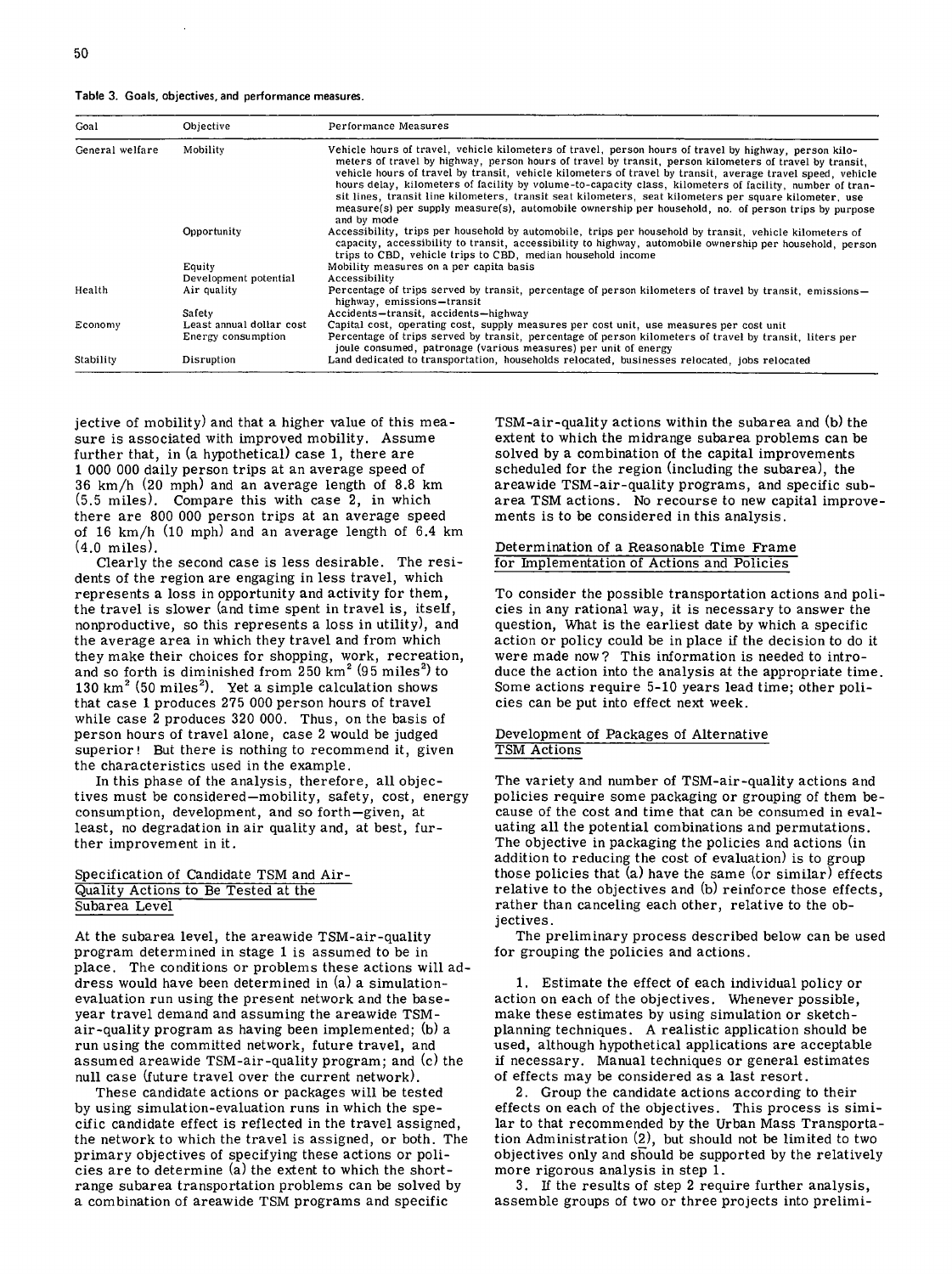nary packages and analyze their combined effects.

4. Based on the results of steps 2 and 3 and on the timing of implementation, assemble packages of actions and policies. Criteria for candidacy should include both the effects of the policy or action and the objective(s) for the action in the area under analysis. For example, as has been suggested above, the objectives emphasized in the regional analysis may differ from those of the subarea analysis. Similarly, the emphasis placed on various objectives in different subareas may vary with the conditions in the subarea.

# Estimation of Impacts of Alternative TSM-Air-Quality Packages in Subarea

The simulation-evaluation models will be used to simulate system performance of each TSM-air-quality package proposed to be tested within a subarea. For example, as shown in step C of Table 2, a series of 10 runs might be made to estimate the impacts of five alternative TSM-air-quality actions. For short-term improvement, five comparisons are made—one for each of five possible subarea actions. When the impacts (on air quality, energy, VT demand, mobility, and such) are compared with those of the same measures in the base year, the improvement or degradation is indicated. When they are compared with those of the short-range diagnosis runs, the improvement over and beyond the areawide TSM program is indicated.

The comparison of future travel runs using the committed network and specific TSM proposals and the baseline projection gives an indication of system performance and impacts under a future condition that includes an areawide TSM-air-quality program. If comparisons are also made with the null case, we obtain a measure of how subarea actions improve performance compared with the improvement given by the committed network and the areawide TSM-air-quality program. Finally, the need for packaging is emphasized by the number of runs and the amount of analysis required.

Over and beyond the impact measures discussed above, it is also necessary to gauge the effects of various transportation system actions and policies on regional development potential. Recognition of the longrange development impacts of transportation improvements and policies is certainly not new. The major focus of recent efforts has been to examine the longrange impacts of major transportation improvements on settlement. For example, the planned construction of rail rapid transit systems anticipates ridges of increased residential density along the lines, clustering of work centers around transit stations, and a general buttressing of the economic vitality of the focus of these lines, the central business district. The configuration of limitedaccess *highway* systems (grid versus radial) is presumed to have influenced the settlement patterns around them. For example, in the Washington, D.C., area, the response of development to successive improvements in the Shirley Highway corridor is striking evidence of the relationship between access and land development.

Policies that limit or regulate access to parts of a region, dictate the mode of travel to be used, set aside exclusive lanes for *high-occupancy* vehicles, or radically change the cost of travel all can be expected to have long-range impacts on development. Therefore, in evaluating alternative strategies, in addition to considering the short-range impacts on air quality and energy, it is necessary to consider developmental impacts arising from changes in accessibility.

#### Analysis of Subarea Capital Improvements

After the seven steps described above have been completed, the extent to *which* the travel requirements of the subarea can be met *through* construction of already committed capital improvements, areawide TSM-air-SM-airquality quality programs, and specific subarea TSM-air-quality packages will be known. It is likely, however, that some problems will remain that suggest subarea capital improvements (e.g., rail transit, construction of express bus lanes, new freeway capacity including double decking). These capital improvements should be analyzed, and their performance should be reviewed against the baseline projection and the null case.

Finally, a combined set of TSM-air-quality packages that reinforces or complements proposed subarea capital improvements can be assembled as shown in step D of Table 2 for three combinations that are unspecified but labeled 1, 2, and  $3$  (C-3 future). These would be simulated and the impact measures would be available for selection of a final package.

### Development of Cost Estimates of TSM-Air-Quality Packages

The level of detail and complexity involved in the component actions and policies included in the packages requires careful estimation of economic costs of each. This step is a logical extension of the earlier specification of candidate actions and policies in that dollar costs—for implementation, capital, and operation must be specified with some precision for each candidate action and policy. In some instances, this may involve the determination and application of a unit cost or value for various measures derived in the simulation.

# Evaluation and Selection of Subarea Alternative Packages for 1980 and 1990

The final step in the subarea analysis is the comparison and evaluation of the alternative policy and action packages and the selection of those to be implemented. Initially, this step will involve the MPO staff. However, the ultimate responsibility for the evaluation and selection will rest with a policy group and also require citizen approval. As in all planning efforts, the selling of the plan will require careful preparation of presentations, discussion papers, and an ongoing dialogue between the MPO and other concerned groups.

### **CONCLUSION**

This paper has shown that a unified planning approach that combines TSM and more-traditional planning concepts is not only possible, but indispensable to the transportation planning process. The first two stages of this approach—(a) the regional context within which corridor planning can take place and (b) the corridor planning process itself —are being implemented in a program for the NCTCOG. The third stage—the synthesis and integration of the corridor plans into an overall plan for the region—will be developed further in future efforts.

#### ACKNOWLEDGMENT

The ideas and procedures presented in this paper draw heavily on work undertaken for the North Central Texas Council of Governments; we alone, however, are responsible for any shortcomings in the paper.